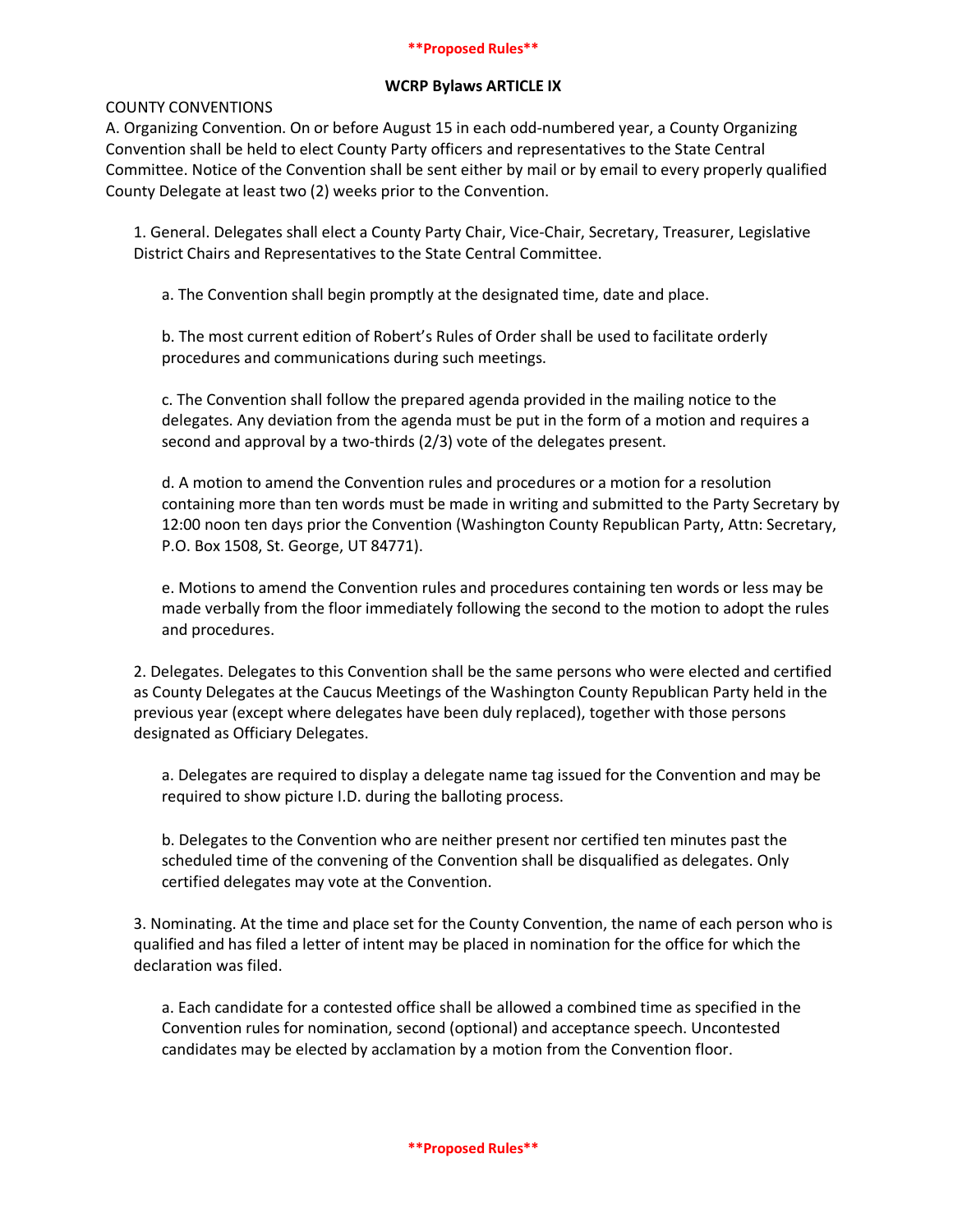## **\*\*Proposed Rules\*\***

b. Prior to nominations for a specific position, the County Executive Committee Chair shall make a report of any candidate who failed to submit a platform disclosure statement as prescribed by these Bylaws.

c. In the event no candidate files for an office or position to be filled by an election, nominations may be made from the floor.

4. Balloting. The Convention shall furnish prepared ballots for the voting process. Provisions shall be made to accommodate voting for candidates nominated from the convention floor.

a. Ballots shall be issued to delegates at the time of certification. At the conclusion of the nominations and speeches for all contested offices and positions, the polls shall be declared open by the Chair and closed five minutes after the Chair's final call.

b. Candidates for contested offices receiving the most votes in any particular contest shall be declared the winner by the Convention.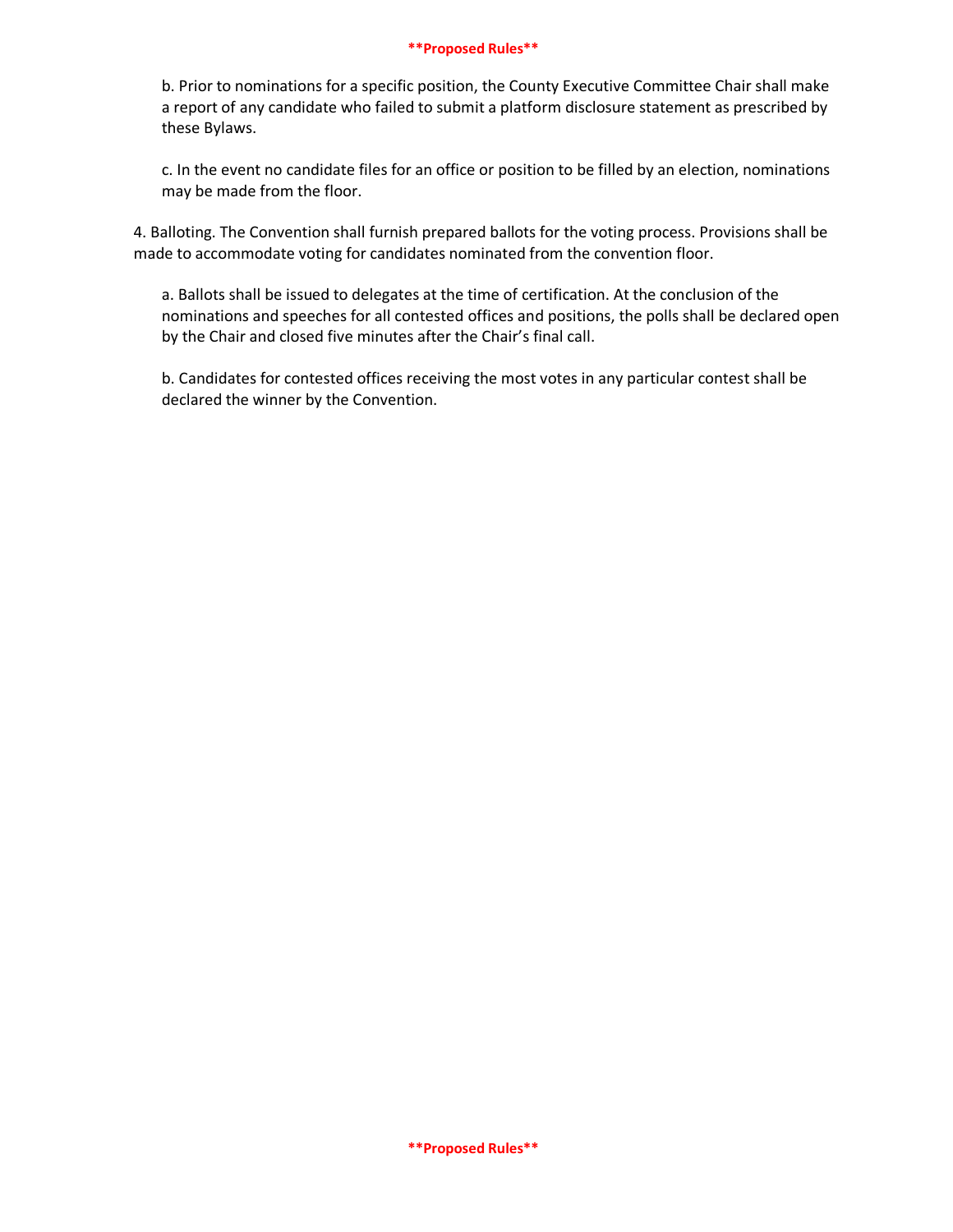## **Convention Rules**

The applicable Convention Rules defined in the bylaws shall not be altered or suspended, save by properly noticed Bylaw Amendment, except the rules may be modified solely for the purpose of accommodating venue rules.

#### A. **Purpose**

This Organizing Convention shall nominate Republican Party candidates for County Party Chair, County Party Vice Chair, County Party Secretary, County Party Treasurer and Representatives for the State Central Committee.

In addition, the Organizing Convention shall conduct party business including amendments to the County Party Bylaws and shall consider the adoption of proposed Resolutions.

## B. **Call**

The Washington County Republican Organizing Convention shall convene at 9 a.m. (credentialing begins at 8:00) on Saturday, April 27, 2019, at the DXATC, at 610 S Airport Rd, St. George, UT.

#### C. **Rules of Order**

The County Party Bylaws, these Rules and the current edition of Robert's Rules of Order shall govern this Convention. These rules shall govern any conflict with Robert's Rules.

#### D. **Order of Business**

The order of business of this convention shall follow the agenda adopted by the delegates.

All challenges to the qualifications of an individual delegate to serve must be received in writing by the County Secretary by 5:00 p.m. three days prior to the day of the Convention.

The Credentials Committee shall attempt to contact challenged delegates to resolve any disputes and make a report for Convention adoption.

Debate time for the adoption of the agenda shall be limited to 15 minutes.

## E. **Admission**

Members of the public and media will be admitted to the convention hall to view the proceedings, as long as they follow proper conduct and the directions of the Chair.

Only delegates may participate in the business of the Convention; however, the Convention Chair may invite any individual to address the Convention.

Each delegate to this convention will be issued a credential card that is non-transferable and must be displayed at the time of balloting and any voting.

#### F. **Recognition to Speak**

A delegate must state his or her name and precinct and be recognized by the chair before speaking on convention business.

No delegate may speak more than once or longer than two minutes upon the same question, unless allowed by a majority of the convention.

#### G. **Resolutions**

Only resolutions that have been submitted in writing with seconding endorsements from at least five county delegates other than the sponsor and received by the County Secretary no later than 5:00 p.m. 10 days prior the County Convention, shall be presented to the County Executive Committee for review. There shall be a limit of no more than two amendments or resolutions sponsored by any one delegate.

The County Executive Committee will meet with resolution proponents to discuss the resolutions preceding the Convention.

The County Executive Committee shall forward non-redundant, significant resolutions to the Convention for consideration.

Resolutions may only be made during the time specified in the agenda approved by the Convention. The Convention may determine, by a majority vote, the order in which resolutions shall be considered. The debate and summation time for each resolution shall be ten (10) minutes, unless an extension by a 2/3rd vote. Equal debate time shall be allowed for proponents and opponents of the motion.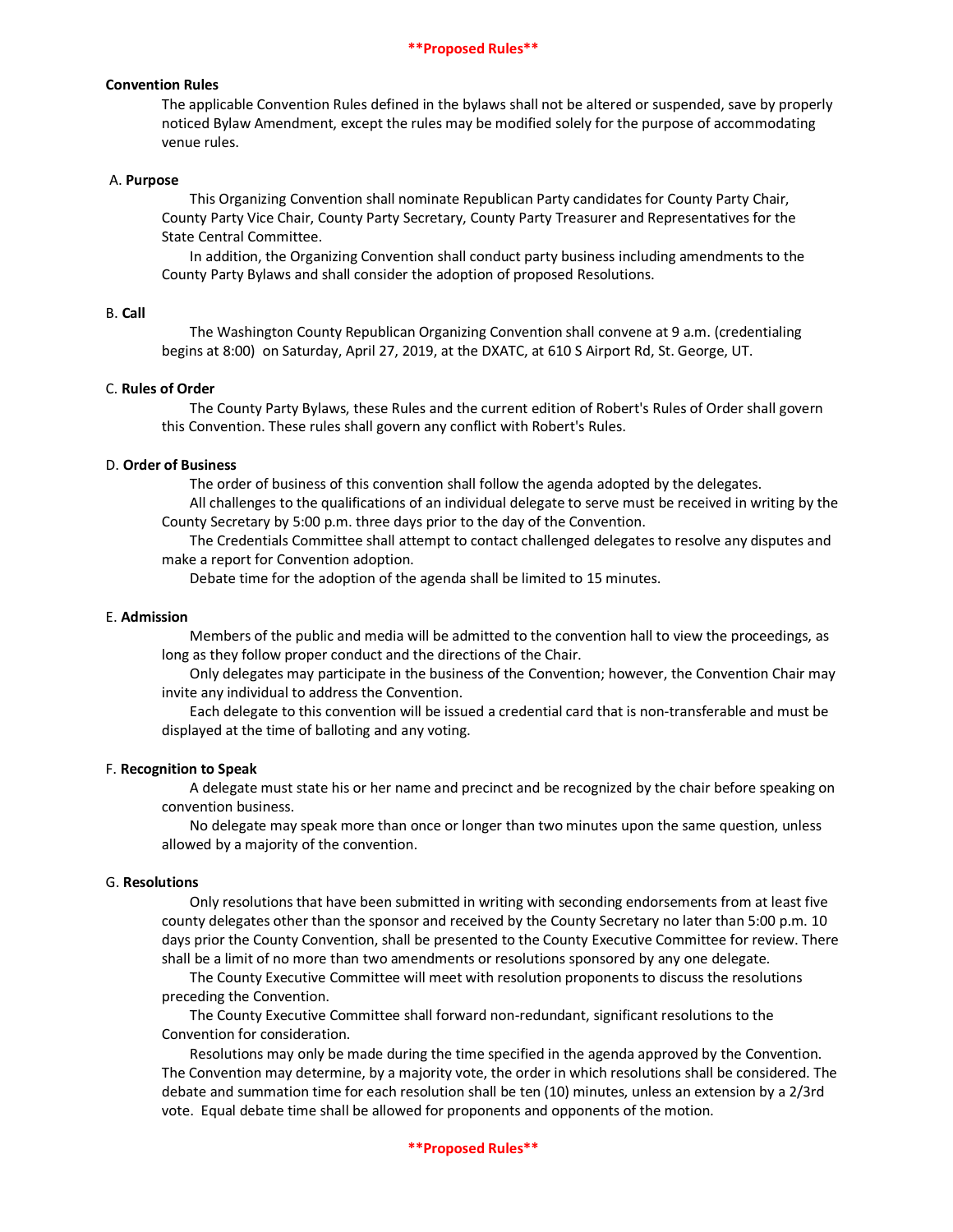Resolutions may not be amended nor divided by the convention.

#### H. **Bylaws and Rules Amendments**

In order to be considered at the convention, proposed changes to the Bylaws and Convention Rules must be received in writing by 5:00 p.m. 10 days prior to the County Convention, by the County Party Secretary.

The County Executive Committee shall forward those duly submitted Bylaw amendments either to the Convention or to the County Central Committee for consideration, and shall forward those duly submitted other Rules amendments to the Convention.

The debate and summation time for each resolution shall be ten (10) minutes, unless an extension has a 2/3rd vote. Equal debate time shall be allowed for proponents and opponents of the motion. Bylaw proposals may not be amended nor divided by the convention.

#### I. **Candidate Rules and Requirements**

Only Republican candidates who have properly filed for party office who meet the requirements of the Washington County Republican Party Bylaws shall be considered by the Convention. In accordance with Party Bylaws, all candidates shall have filed a letter of intent and disclosure statement by the County Party Secretary no later than 5:00 p.m. on the Friday which occurs 15 days prior to the County Convention.

Signage and distribution of literature rules shall be established by the rules committee, convention officers and the host facility.

#### J. **Nominations**

Opposed candidates shall be allowed 3 minutes for presentation.

Candidate speeches may not be used to personally disparage any campaign or candidate.

Candidates are not required to have a nomination or second but may if they so desire. The total time limit remains the same regardless.

The order of presentation shall be determined by random drawing.

The intent and goal of the convention is to have a fair process through which all candidates are treated equally.

In Multiple Round Balloting, prior to a second or subsequent round of balloting, remaining candidates shall be allowed one (1) minute each for additional presentation if they desire.

#### K. **Physical Arrangements**

Each candidate or organization is responsible for the clean-up of anything produced by, distributed by, or bearing the name of that candidate or organization.

Candidates and organizations will have access to the convention hall on the morning of the convention as scheduled by the host facility and the Washington County Republican Party.

Sign arrangement must remain in designated areas only and must comply with facility rules as well as instructions from the Washington County Republican Party. Outdoor signs must comply with host facility rules and guidelines. The Washington County Republican Party officers, the Rules Committee members, and the host facility staff may move any signs that do not comply with the rules or that are not in designated areas.

Signs and campaign materials may not block any exit, service outlets, or fire extinguishers. Booth location will be chosen by first come first served.

The Rules Committee may make alterations or amendments to this section of the rules as needed to meet demands of the host facility and the Washington County Republican Party.

There shall be no restrictions on the distribution of printed material, except that materials may not be pre-distributed on the chairs in the convention hall. All printed material shall have a disclaimer identifying the responsible person or organization and a valid phone number that must be clearly printed on the material.

#### **L**. **Quorum**

Any number of credentialed county delegates shall constitute a quorum for the purpose of transacting business except that a majority of those credentialed shall be required to consider Resolutions and changes to the Party Constitution or Bylaws.